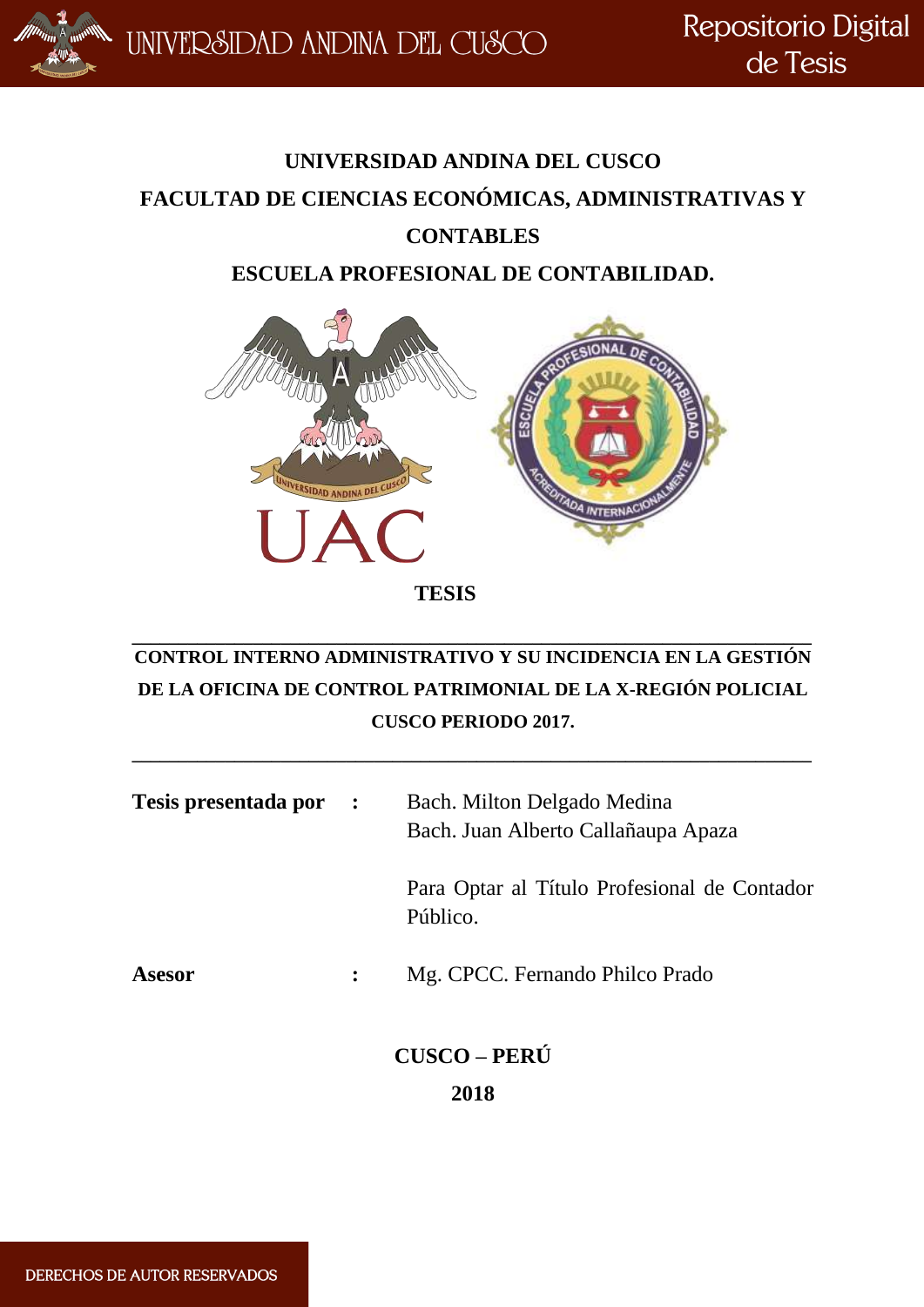### **RESUMEN**

El presente estudio intitulado "**CONTROL INTERNO ADMINISTRATIVO Y SU INCIDENCIA EN LA GESTIÓN DE LA OFICINA DE CONTROL PATRIMONIAL DE LA X-REGIÓN POLICIAL CUSCO PERIODO 2017"**, tiene como problema fundamental, por parte del personal responsable de la **Oficina de Control Patrimonial de la X-Región Policial Cusco,** el desconocimiento de la correcta utilización de instrumentos, tales como el catálogo de bienes, que se utiliza en la oficina de control patrimonial de conformidad a su codificación; lo que entorpece el correcto control de los bienes adquiridos por parte del área de logística de la x región policial cusco; por ende nos propusimos como Objetivo General, establecer la Situación del Control Interno Administrativo, en la Gestión Administrativa de la Oficina de Control Patrimonial de Bienes del Estado de la X-Región Policial Cusco periodo 2017.

La población de informantes está constituida por todos los responsables de la Oficina de Control Patrimonial y el inventario físico asignados a la X-Región Policial Cusco.

El presente estudio tiene el siguiente alcance: descriptivo, con diseño no experimental y enfoque cuantitativo.

Por otra parte del trabajo realizado se ha identificado diversos riesgos en la realización de las funciones que realizan los responsables de la Oficina de Control Patrimonial en torno al Control Interno Administrativo, verificando que su incidencia es de manera significativa para una adecuada gestión administrativa en la Oficina de Control Patrimonial de bienes del estado de la X-Región Policial del Cusco, durante el periodo 2017.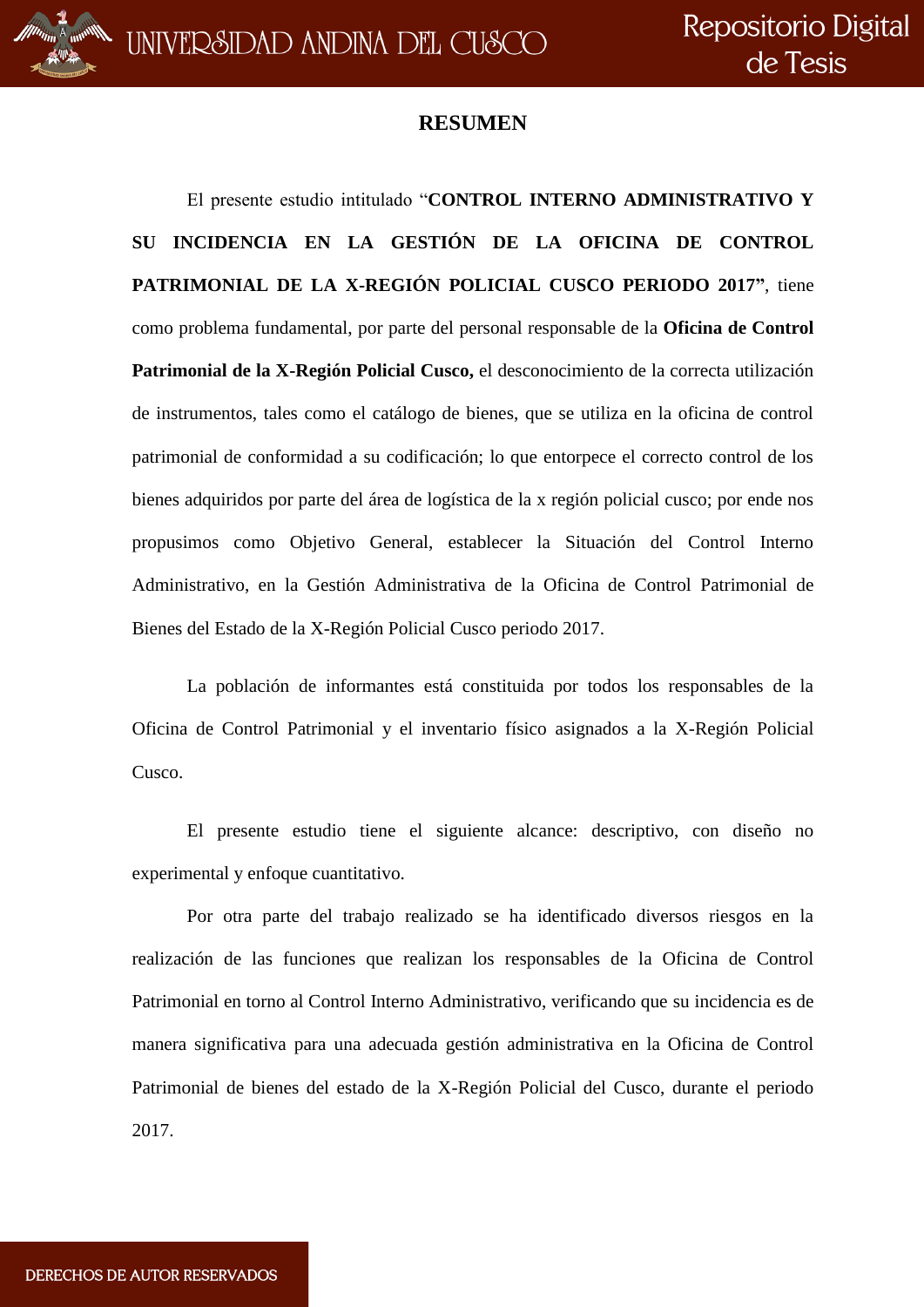

De lo cual concluimos, que en la actualidad, la Entidad no realiza ningún tipo de Control Interno Administrativo en la Oficina de Control Patrimonial, mostrando que la mayor proporción de los funcionarios de la PNP, han sido formados como policías, mas no tienen conocimiento suficiente para desarrollar funciones administrativas dentro de la Oficina de Control Patrimonial; para lo cual recomendamos a los responsables de la Entidad a ejecutar una Reingeniería integral en la Oficina de Control Patrimonial teniendo como punto de partida la permanente capacitación del personal policial, sumado a la incorporación de profesionales y técnicos con conocimientos de Control Interno y Gestión Administrativa.

#### **Los autores.**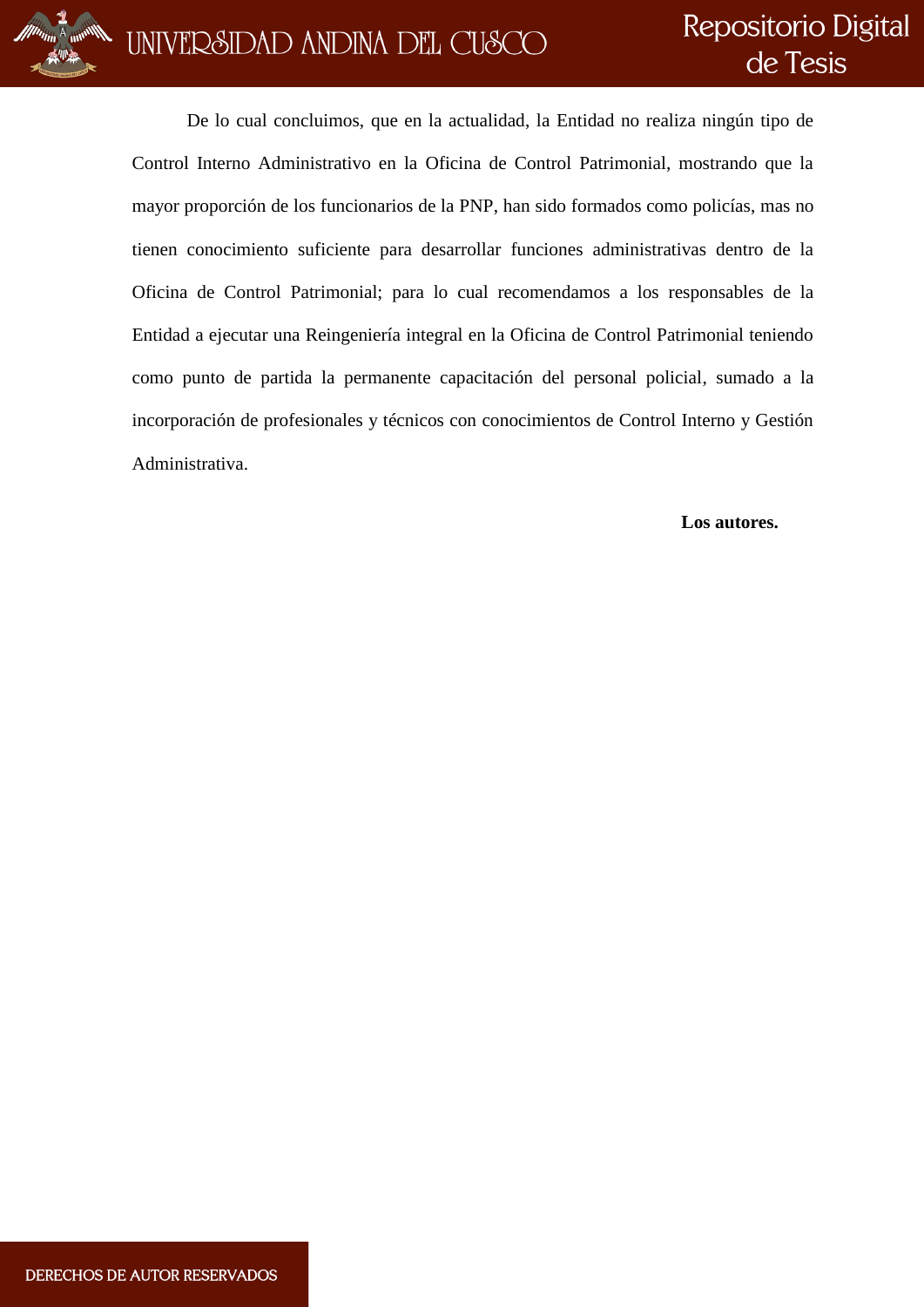## **ABSTRACT**

The present study entitled "INTERNAL ADMINISTRATIVE CONTROL AND ITS INCIDENCE IN THE MANAGEMENT OF THE OFFICE OF PATRIMONIAL CONTROL OF THE X-REGION POLICIAL CUSCO PERIOD 2017", has as fundamental problem, on the part of the personnel responsible for the Office of Property Control of the X - Cusco Police Region, the ignorance of the correct use of instruments, such as the catalog of goods, which is used in the office of patrimonial control according to its codification; what hinders the correct control of the goods acquired by the logistics area of the x cusco police region; therefore we proposed as a General Objective, to establish the Situation of Internal Administrative Control, in the Administrative Management of the Office of Patrimonial Control of State Property of the X-Police Region Cusco period 2017.

The population of informants is constituted by all those responsible for the Office of Property Control and the physical inventory assigned to the X-Cusco Police Region.

The present study has the following scope: descriptive, with non-experimental design and quantitative approach.

On the other hand, the work carried out has identified various risks in the performance of the functions performed by those responsible for the Office of Property Control regarding Internal Administrative Control, verifying that its incidence is significant for an adequate administrative management in the Office. of Patrimonial Control of goods of the state of the X-Police Region of Cusco, during the period 2017.

From which we conclude, that at present, the Entity does not perform any type of Internal Administrative Control in the Patrimonial Control Office, showing that the greater proportion of the PNP officials have been trained as police, but do not have sufficient